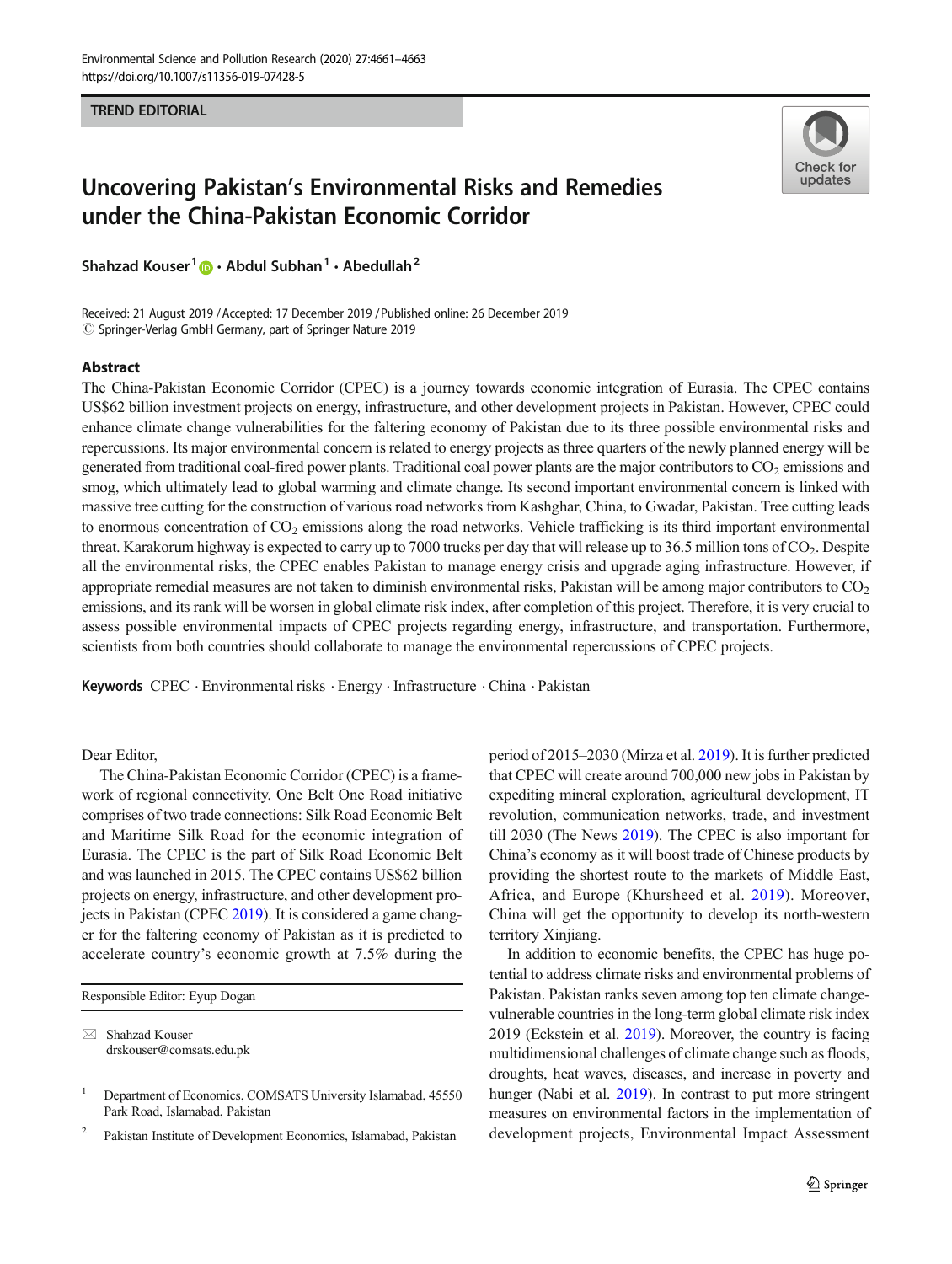(EIA) has been ignored in the formulation of CPEC projects. Recent studies have warned that the CPEC investments shall have direct adverse impacts on Pakistan's water, air, and biodiversity (Huang et al. [2017](#page-2-0); Zhang et al. [2017\)](#page-2-0). The possible environmental concerns may drastically reduce the CPEC's potential benefits.

One of the major environmental concerns of the CPEC is related to energy projects in Pakistan. To encounter energy crisis in the country, the CPEC's major investment, US\$33 billion, is allocated to 19 energy projects, and three quarters of the newly planned energy will be generated from traditional coal-fired power plants in Sindh (Thar-I and Thar-II coal power plants), Punjab (Sahiwal and Salt Range coal power plants), and Balochistan (Hub and Gwadar coal power plants) provinces (CPEC [2019\)](#page-2-0). On the fact, traditional coal power plants are the major contributors to  $CO<sub>2</sub>$  emissions and smog, which ultimately lead to global warming and acid rain (UCSUSA [2017\)](#page-2-0). Already seasonal smog has engulfed large areas of Punjab and Sindh provinces, and it has resulted in many fatal road accidents due to zero visibility and hospital admissions every year. Envision, what will happen to the environment of these provinces when coal power plants start their full operation (Ali [2018\)](#page-2-0), as coal fires along with automobile exhausts and burning of agricultural wastes are three major sources of smog (Stanley [2019\)](#page-2-0). Further, poor air quality in these areas will result in growing cases of asthma, lung tissue damage, bronchial infection, and heart attack. Greenhouse gas (GHG) emissions coming from coal-fired power plants can be reduced up to 33–45% by adopting ultra-supercritical coal technology that helps to convert GHGs or particulate matter into supercritical fluids before releasing to the atmosphere (Myllyvirta [2017\)](#page-2-0). Besides, supercritical fluids can be used to make acids, which are used as a raw material in different industries like pharmaceutical industry (Kern [2008\)](#page-2-0). The upfront cost of this technology is 20–30% higher than traditional coal-fired power plants (Power Technology [2016\)](#page-2-0), but its life span is 10–15 years more than traditional technology (Kumar et al. [2015](#page-2-0)). China has also switched to this modern technology 10 years back, after suffering from huge health burden due to polluted gray skies in six cities (Ali [2018](#page-2-0); Yu and Abler [2010\)](#page-2-0). Under the CPEC, 30% of energy investment is targeted on renewable energy generation alternatives such as hydro, solar, and wind power projects to avoid greenhouse gas emissions in the country (CPEC [2019](#page-2-0)). However, this is high time either to redirect most of CPEC investment in renewable energy projects to abridge energy gaps as Pakistan has huge potential for these environmentally sustainable solutions or to at least switch to supercritical coal technology.

Another major environmental concern of CPEC is linked with cutting down trees on large scale for the construction of various road networks in Pakistan. The CPEC road networks can be divided into northern section and three other alignments, western, eastern, and central, which start Kashghar in

the western part of China and end in Pakistan through Gwadar, Balochistan (CPEC [2019\)](#page-2-0). More than 54,000 fruit or non-fruit/forest trees have been chopped down in Abbottabad, Nowshera, Lower Dir, Swabi, Mardan, and Malakand districts in 2017 (Sadaqat [2017;](#page-2-0) SDPI [2018](#page-2-0)). A tree can absorb 50 pounds of  $CO<sub>2</sub>$  per year and can play important role to mitigate risks of climate change  $(CO<sub>2</sub>)$  Measurement Specialists [2018\)](#page-2-0). After massive cutting, 7 million pounds of CO<sub>2</sub> were not absorbed by trees in these districts in 2017 and are still accumulating in the atmosphere. These districts are already at high risks of climate change that appears in the form of increased temperature, droughts, soil erosion, untimely rains, and glacier melting that ultimately lead to extreme flooding. Nowshera, Lower Dir, Swabi, Mardan, and Malakand are previously the most vulnerable districts to monsoon flooding (Ali [2017](#page-2-0)). Tourism industry of these districts has also badly affected. Afforestation is the only remedy to protect biodiversity and deteriorated natural environment. It is required to plant eight trees as a reparation for an uprooted one (Sadaqat [2017\)](#page-2-0), besides compensating owner of the land with reasonable standing value of each tree. Current plantation drive needs to be more rigourous in terms of tree selection and monitoring.

Vehicle trafficking is also an important environmental threat under CPEC in the northern areas of Pakistan. After the completion of road networks under CPEC, the Karakorum highway is expected to carry up to 7000 trucks per day that release up to 36.5 million tons of  $CO<sub>2</sub>$  on the way to Gwadar (Qazibash  $2017$ ).  $CO<sub>2</sub>$  emissions and particulate matter will change the local climate by deteriorating the air quality. Air pollution has both acute and chronic health effects and contributes to increase morbidity and hospital admissions. Increased  $CO<sub>2</sub>$  emission will drastically melt the glaciers and will increase flash floods. In Baluchistan, 2019 sudden and unexpected flood has affected 40,000 people, with the loss in property and livelihood (WHO  $2019$ ). Emissions of  $CO<sub>2</sub>$  and particulate matter can be combated through adopting the following measures such as improving the aerodynamic character of vehicles; switching to alternative fuels e.g., biodiesel; improving road infrastructure; revising maximum weights and dimension of heavy-duty vehicles under European Molecular System (EMS), and truck platooning (linking of two or three self-driving trucks in convoy). However, EMS has maximum effect to combat  $CO<sub>2</sub>$  emissions (EAMA [2017\)](#page-2-0). These measures have been proved to be successful in all adopted countries such as Denmark, Finland, the Netherlands, and Sweden, while successful tests are underway in Belgium, Germany, and Spain (EAMA [2017](#page-2-0)). Nonetheless, catalytic converters suggested by earlier studies can change only the GHGs from unstable to stable form (Catalytic Converts [2019](#page-2-0)), despite expensive technology and short life span. Another possible remedy to reduce  $CO<sub>2</sub>$  emissions is the employment of electric vehicles to ensure eco-friendly corridor.